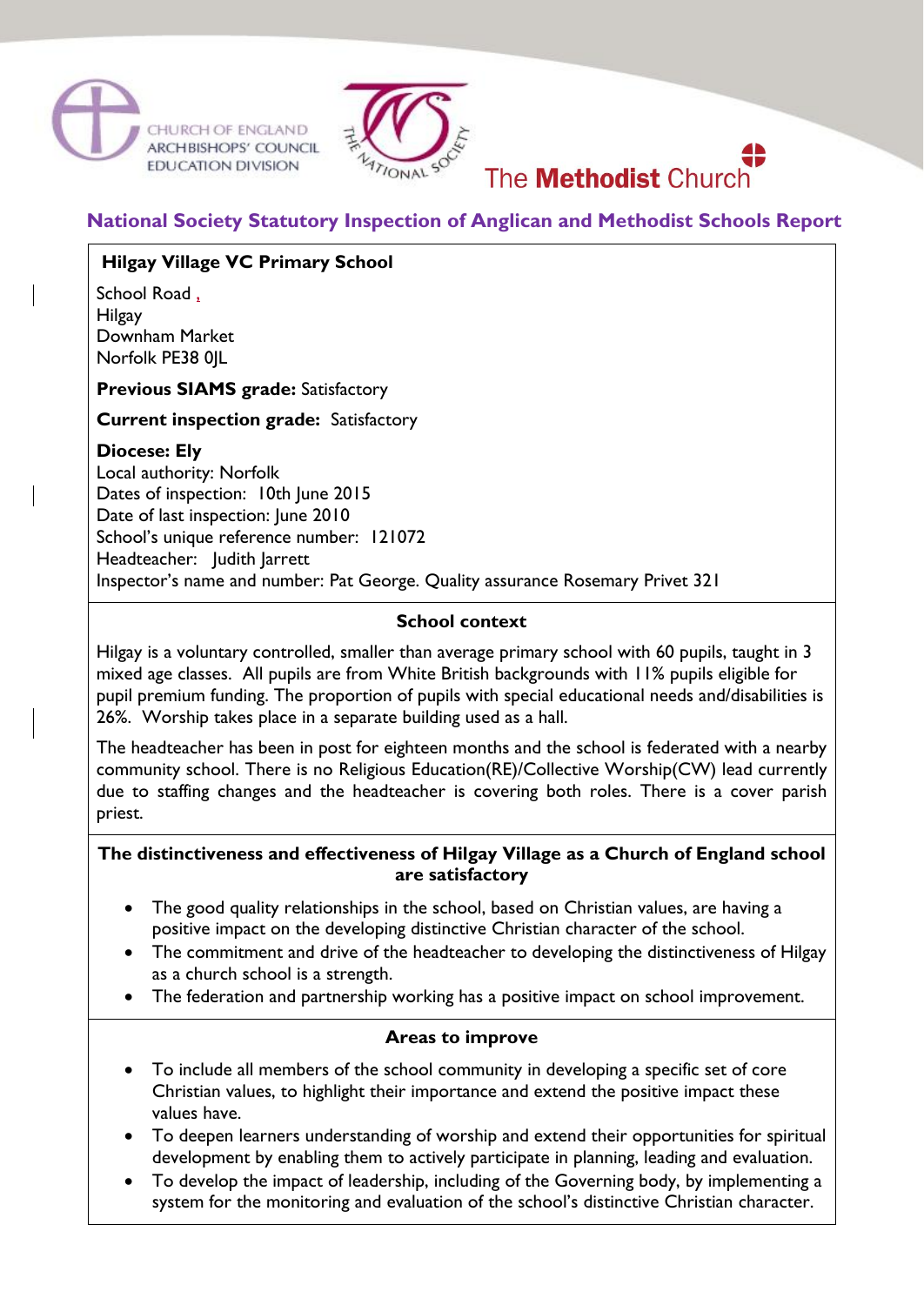## **The school, through its distinctive Christian character, is satisfactory at meeting the needs of all learners**

As a result of the school's implicit caring Christian ethos, pupils behave well and speak of taking care of others. Relationships between them and adults are positive and based on Christian values. Parents speak very highly of the school praising the family and inclusive ethos, which 'gives them a focus and helps moral and social development'. Achievement is improving due to the impact of the developing values on pupil wellbeing and behaviours for learning. Attainment is variable due to very small cohorts. Attendance has improved by 2% in the last year and is now above average. There have been no exclusions. This illustrates the impact of the school's nurturing Christian ethos on pupil wellbeing. Pupils clearly enjoy being at school and speak positively about the experiences they have, for example a recent pilgrimage to Walsingham. Opportunities to contribute to school life are developing through, for example, the school council. The Christian values evident in the daily life of the school, are not yet clearly identified as a core set of values This means that the school is not able to focus tightly enough on a few chosen values. Therefore pupils and other members of the community find it hard to understand their Christian roots. As a result, pupils find it hard to articulate the links between the values and the life and teachings of Jesus. They are, however, beginning to make links between bible teachings and their daily lives. Some pupils can explain that they are a church school. They talk about their school being a 'holy' school. Understanding of spirituality is beginning to be taught across the curriculum. Pupil's ability to respond to these experiences is at an early stage of development. A clear definition of spirituality is not understood by all members of the school community. Although it is evident in the daily of the school, monitoring of its impact is underdeveloped at present. Learners, especially at Key Stage 2, talk positively about religious education (RE) and can link their learning in Christianity to bible teachings and worship. In this way it is making some contribution to the school's distinctive Christian character. Opportunities for reflection are currently limited. There are reflection areas in classrooms which provide a quiet space for pupils to read and think. Pupils' understanding of their purpose is in early stages of development. This means that they are not yet having a consistent impact on learner's spiritual, moral, social and cultural (SMSC) development. Improvement from the last inspection is evident in the school's recent policy for SMSC which sets out a foundation for future development. Awareness of Christianity as a worldwide multi cultural faith is developing, for example through links with a school in Gambia and RE units of work for example, a unit on marriage.

## **The impact of collective worship on the school community is satisfactory**

Leaders can clearly describe the impact of collective worship and values, reflecting the importance of worship in the life of the school. Pupils speak enthusiastically about worship. Staff are positive in their support and participation in worship. Collective worship is currently planned for the year using Ely Diocese plans which are adapted. The planning follows themes and is developing the use of values based resources such as Values for Life. This is evidence of progress since the last inspection. Parents say that, as a result of changes to worship and improved links with the church, their children are now confident to talk about bible stories and the life of the church. Whole school worship takes place daily in the hall, which has recently been developed as a specific area, with visual stimuli and a focus table. These improvements are evidence of the thought and effort that has gone into expanding the experience of worship for pupils. The visual environment is still being developed. Symbolic objects such as candles are not always used effectively to clearly mark the beginning and end of worship. Worship is led by the headteacher, another staff member, the incumbent and visitors. There is intermittent use of a recognised structure in whole school worship. As a result pupils' awareness of the key elements of Anglican worship is inconsistent across the school. They say, however, that they enjoy singing and know that there will be a prayer. Careful planning includes teaching about the person of Jesus Christ and learners show an understanding of the importance of his place in worship. As a result of this, some learners can link the biblical teachings to their community. The link between the school core values and worship is underdeveloped at present. There is a plan in